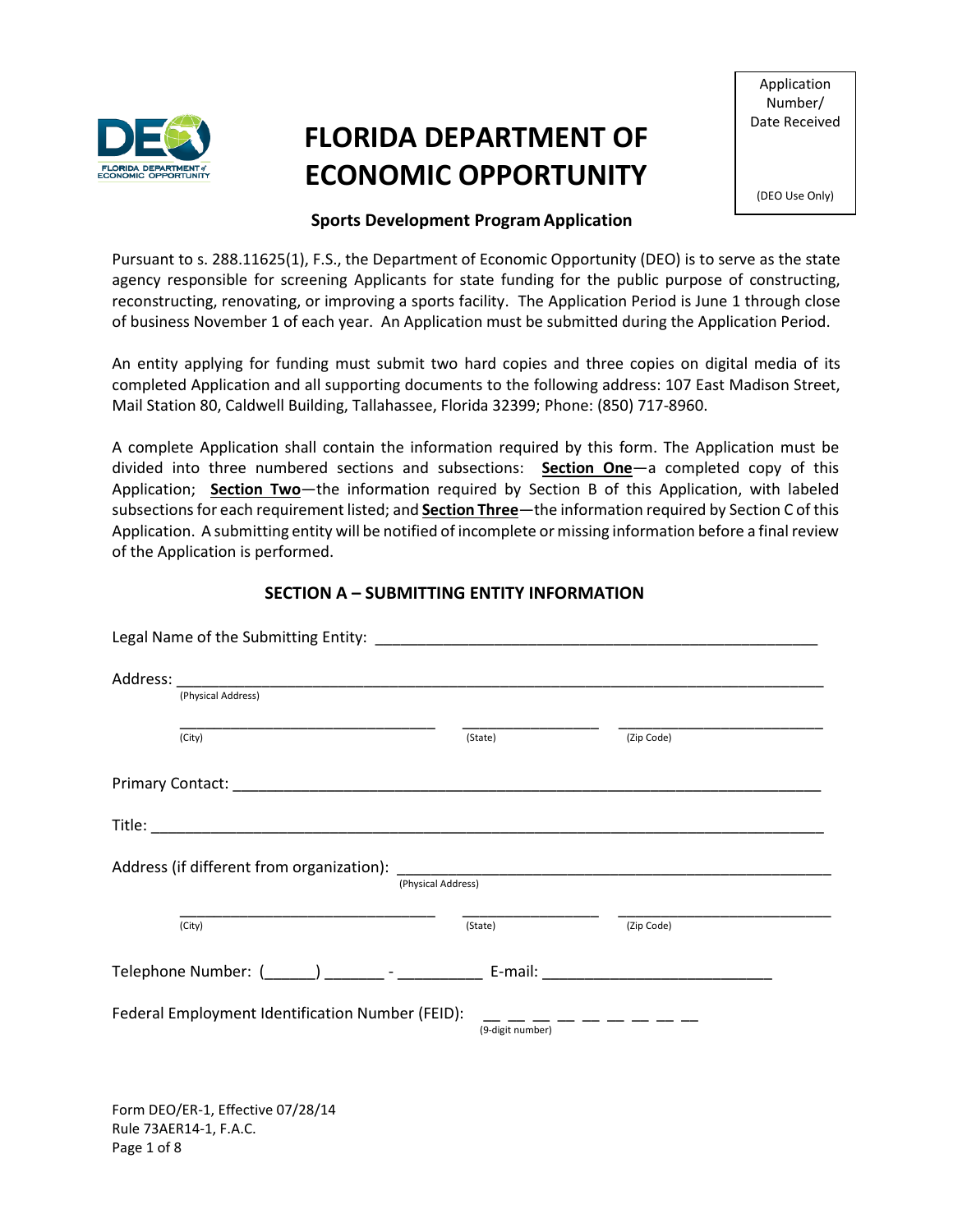#### **Check all that apply:**

 $\vert$   $\vert$  An Applicant (As defined in s. 288.11625(2)(b), F.S)

 $\Box$  A Beneficiary (As defined in s. 288.11625(2)(c), F.S)

Applying under s. 288.11625(11), F.S.

**Please note: All entities applying for funding under s. 288.11625, F.S., must complete all sections of this Application and provide all required supporting documentation.**

#### **SECTION B – APPLICATION DOCUMENTATION**

Section Two of the Application must contain the following information with labeled subsections for each requirement listed below. Pursuant to s. 288.11625(5), F.S., DEO must verify the following:

- 1. Documentation evidencing that the Applicant or Beneficiary is responsible for the construction, reconstruction, renovation, or improvement of a facility and obtained at least three bids for the project. Include a list and original documentation evidencing each bid and the total project cost.
- 2. If the Applicant is not a unit of local government, legal documentation that a unit of local government holds title to the property on which the facility is, or will be, located.
- 3. If the Applicant is a unit of local government in whose jurisdiction the facility is, or will be, located, a copy of the unit of local government's exclusive intent agreement to negotiate in this state with the Beneficiary.
- 4. A copy of a resolution, adopted after a public hearing by the unit of local government in whose jurisdiction the facility is, or will be, located, demonstrating that the unit of local government supports the Application for state funds by declaring that the project serves a public purpose. (Please provide a copy of the signed resolution.)
- 5. As provided for in s. 288.11625(5)(a)5, F.S., submit a statement indicating whether the Applicant or Beneficiary has previously defaulted or failed to meet any statutory requirements of a previous state-administered sports-related program under s. 288.1162, F.S., s. 288.11621, F.S., s. 288.11631, F.S., or s. 288.11625, F.S., and whether the Applicant or Beneficiary is currently receiving state distributions under s. 212.20, F.S., for the facility that is the subject of the Application. If the Applicant of Beneficiary is currently receiving state distributions under s. 212.20, F.S., for the facility that is the subject of the Application, the statement must indicate whether the franchise that applied for the distribution under s. 212.20, F.S., no longer plays at the facility that is the subject of the Application nor meets the criteria in s. 288.11625(6)(a)4., F.S.
- 6. Documentation evidencing the Applicant's commitment to employ residents of this state, contract with Florida-based firms, and purchase locally available building materials to the greatest extent possible. (Please provide a letter of commitment.)

Form DEO/ER-1, Effective 07/28/14 Rule 73AER14-1, F.A.C. Page 2 of 8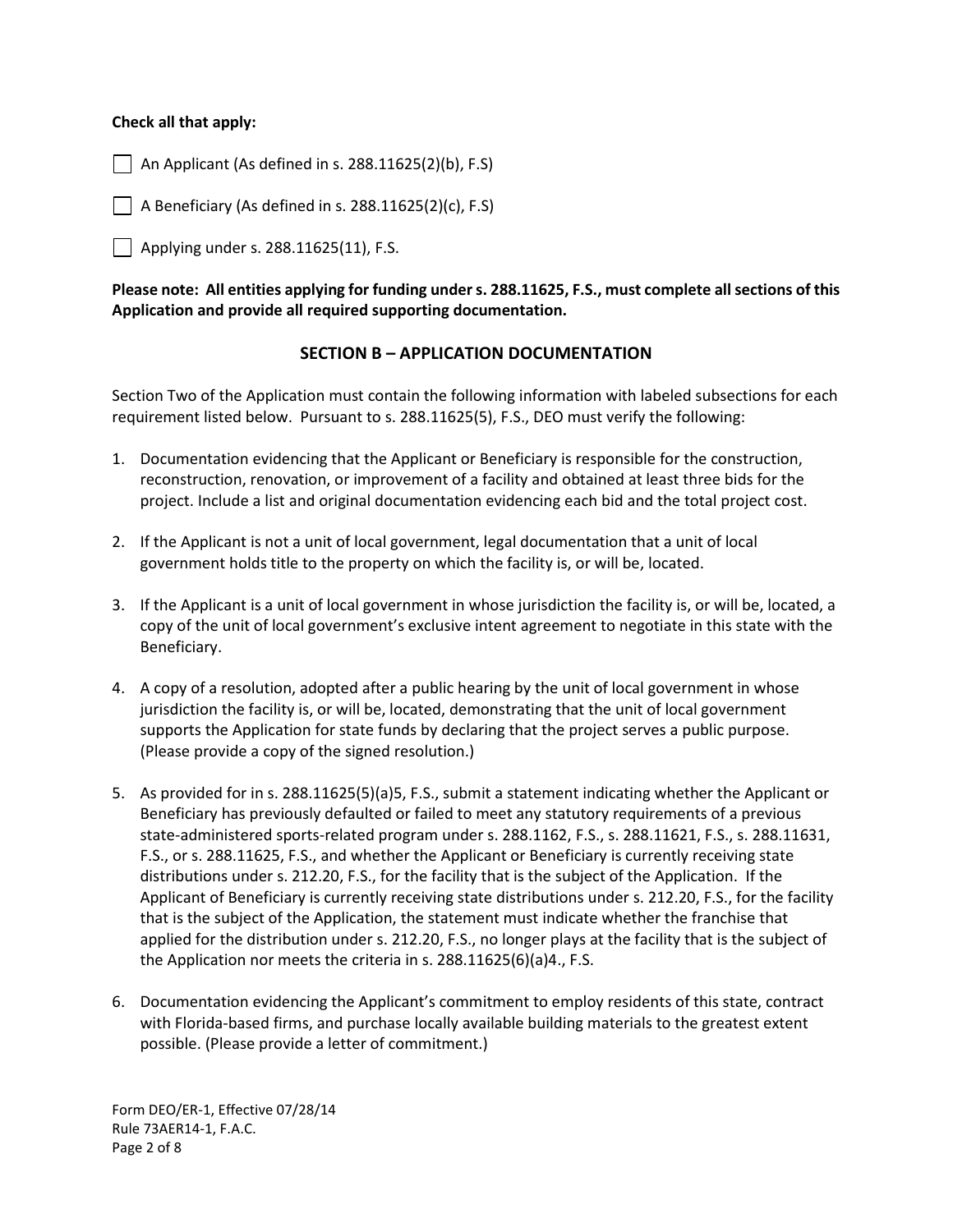- 7. If the Applicant is a unit of local government, a certified copy of a signed Agreement with a Beneficiary for the use of the facility that meets the requirements of s. 288.11625(5)(a)(7), F.S. (Please provide a copy of the agreement.)
- 8. If the Applicant is a Beneficiary, a statement that the Beneficiary will enter into an agreement with DEO that meets the requirements of s. 288.11625(5)(a)(7), F.S.
- 9. Documentary evidence, which may include a schedule, that the project will commence within 12 months after receiving state funds or did not commence before January 1, 2013.
- 10. If the Applicant is a Beneficiary, a verified copy of the approval from the governing authority of the league in which the new professional sports franchise exists authorizing the location of the professional sports franchise in Florida.
- 11. A detailed description of the project including, but not limited to:
	- a. Size and scope of the project;
	- b. Proposed use of state funds;
	- c. Number of temporary and permanent jobs to be created as a direct result of the facility improvement;
	- d. Photos and/or architectural drawings of the project;
	- e. Amount of square footage in the project; and
	- f. Any additional construction adjacent to the main project.
- 12. The length of time a Beneficiary has agreed to use the facility and a copy of the lease.
- 13. The percentage of total project funds provided by the Applicant and the percentage of total project funds provided by the Beneficiary.
- 14. The number and type of signature events, as defined in s. 288.11625(2)(g), F.S., the facility is likely to attract during the duration of the agreement with the Beneficiary.
- 15. The anticipated increase in average annual ticket sales and attendance at the facility due to the project and the methodology used to determine this projection.
- 16. The potential to attract out-of-state visitors to the facility. (Please provide a copy of the marketing plan for the facility programs/activities for attracting out-of-state visitors.)
- 17. The length of time a Beneficiary has been in this state or partnered with the unit of local government.
- 18. The multiuse capabilities of the facility. (Please include the number of events outside of facility's league, association, or sport affiliation, not including signature events, hosted by the facility, per year.)
- 19. The facility's projected employment of residents of this state, contracts with Florida-based firms, and purchases of locally available building materials. (Please include the methodology used to

Form DEO/ER-1, Effective 07/28/14 Rule 73AER14-1, F.A.C. Page 3 of 8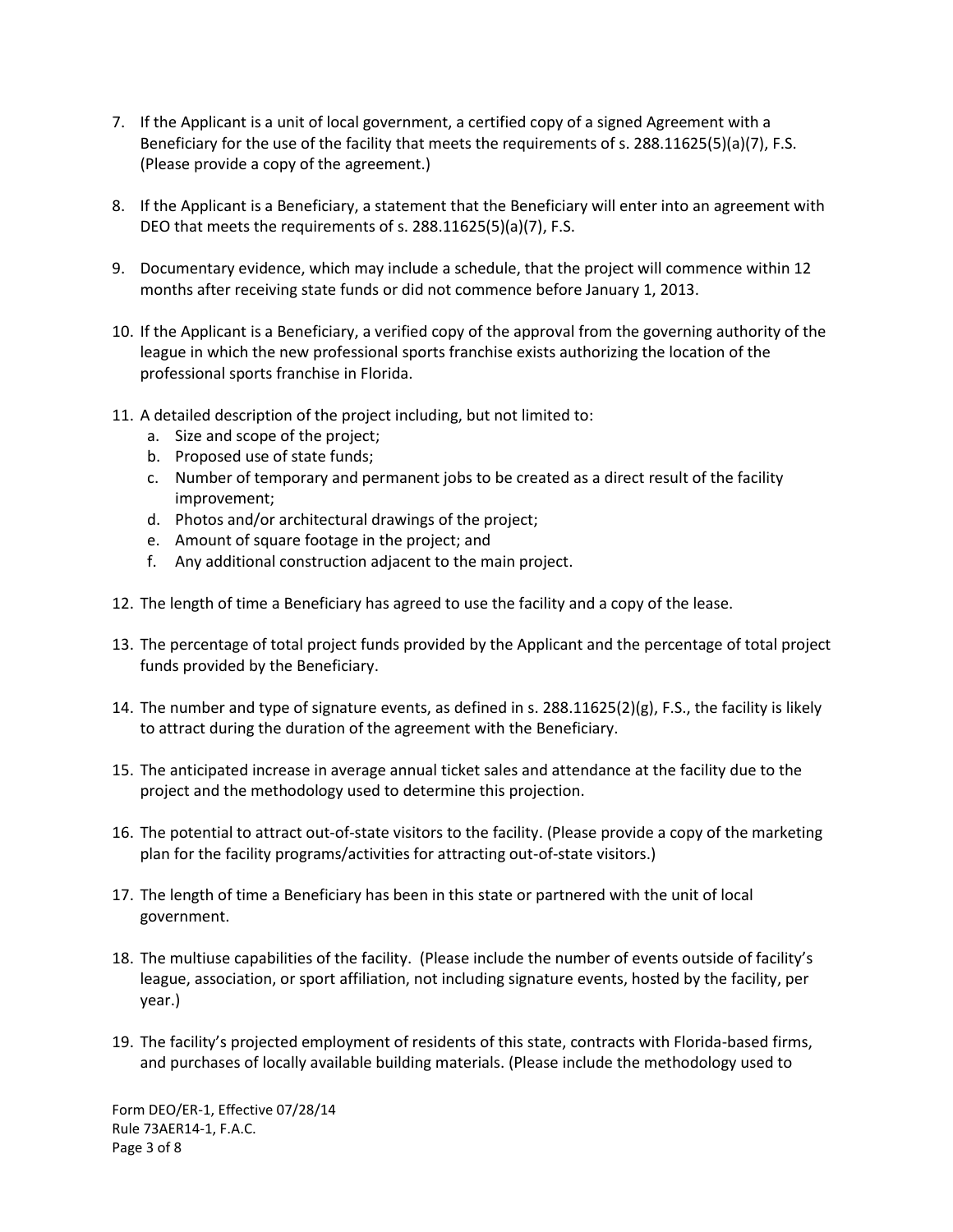determine employment projection and documentation of Florida-based vendors and locally purchased materials.)

- 20. The amount of private and local financial support to the project. Specify any in-kind contributions to the project.
- 21. The amount of positive advertising or media coverage the facility generates. (Please provide a copy of the facility's advertising/media plan for the last calendar year and backup documentation to support the media value and which includes the number of gross impressions by medium.)
- 22. The expected amount of average annual new incremental state sales taxes generated by sales at the facility above the baseline that will be generated as a result of the project and the methodology used the determine this amount.
- 23. If applying pursuant to s. 288.11625(11), F.S., please provide documentation of either a new facility or the commencement of the project between March 1, 2013 and July 1, 2014.

# **SECTION C – STATE SALES TAX DOCUMENTATION**

Section Three of the Application must contain the following information:

I. Pursuant to s. 288.11625(6)(b.), F.S., the submitting entity must provide an analysis by an independent certified public accountant which demonstrates:

a. The average annual amount of state sales taxes generated by sales at the facility, as defined in s. 288.11625 (2 ) (h), F.S., during the 36-month period immediately before the beginning of the Application period, which shall serve as the baseline.

i. For an Application for a new facility, the baseline is zero.

ii. For an Application for a project with a total cost of more than \$300 million which are at least 90 percent funded by private sources, the baseline is zero.

iii. For an Application for a project submitted under s.  $288.116625(6)(a)(4)$ , F.S., the baseline is zero.

b. The expected amount of average annual new incremental state sales taxes generated by sales at the facility above the baseline which will be generated as a result of the project. The amount must be at least \$500,000 for the Applicant to be eligible to receive a distribution under the program.

c. A signed and notarized letter, on letterhead, by the independent Certified Public Accountant regarding the state sales tax documentation information required above.

d. Documentation of the baseline amount shall include the specific facilities, operations, leases, and/or businesses listed in s. 288.11625(2)(g), F.S., used to determine the baseline amount.

e. The methodology used to determine the expected amount of average annual new incremental state sales tax generated.

Form DEO/ER-1, Effective 07/28/14 Rule 73AER14-1, F.A.C. Page 4 of 8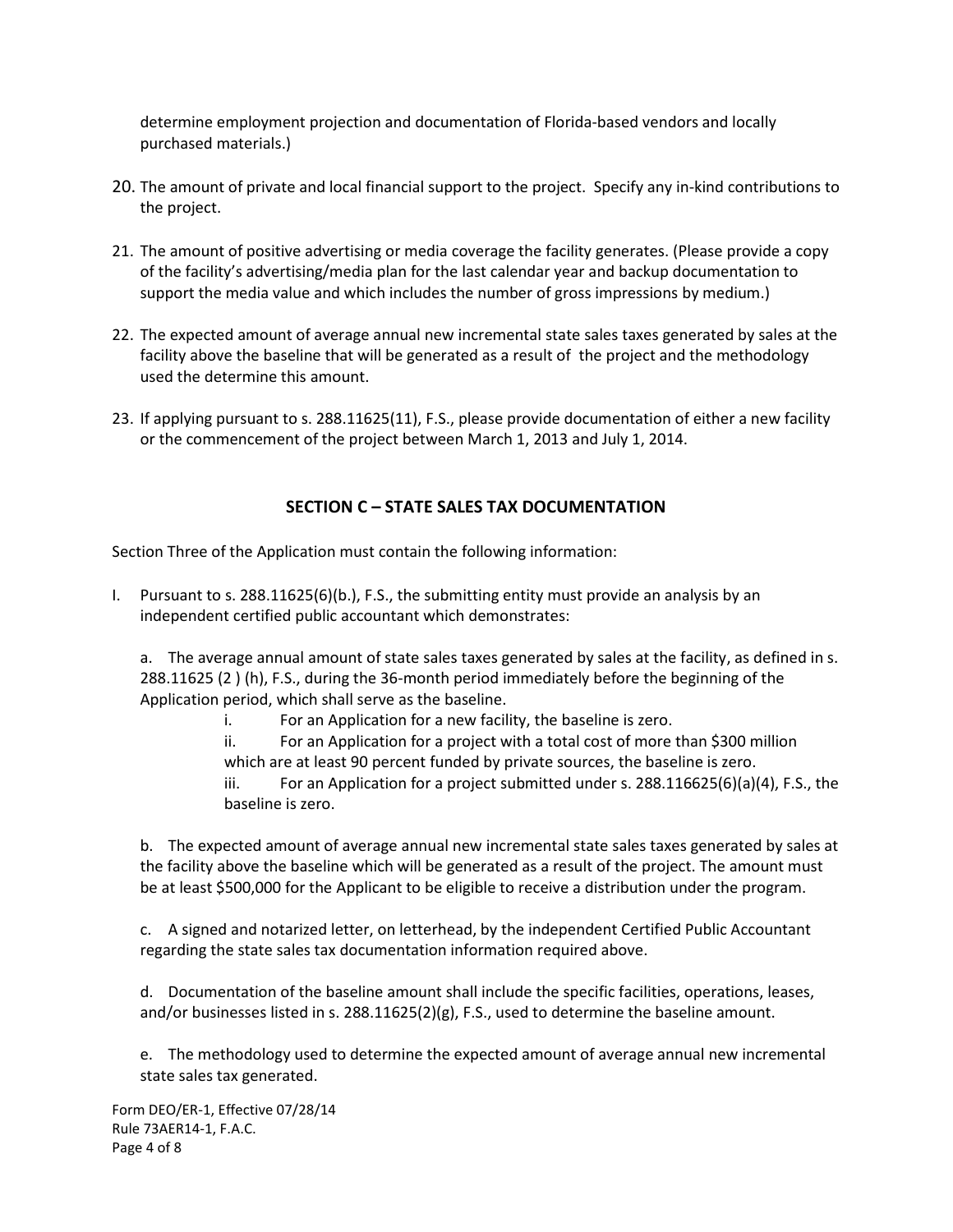- f. Additional information as requested by the Department of Economic Opportunity.
- II. Pursuant to s. 288.11625(6)(e), F.S., DEO is required to consult with the Office of Economic and Demographic Research (EDR) to develop a standard calculation for estimating the average annual new incremental state sales taxes generated by sales at the facility. As such, EDR is requiring the following information:

a. If the facility is the home of a professional sports team, please list total attendance to events associated with the professional sports team and its affiliated sports association, but not a signature event, during the 36-month period immediately before the beginning of the Application period.

b. Please list total attendance to signature events during the 36-month period immediately before the Application period. A signature event is defined in s.  $288.11625(2)(g)$ , F.S..

c. Please list total attendance to events in the facility not associated with the professional sports team and its affiliated sports association and not defined as a signature event during the 36-month period immediately before the beginning of the Application period.

d. Please list the anticipated increase in average annual ticket sales and attendance at the facility due to the project and the methodology used to determine this projection. This information should be provided in state fiscal years for the duration of the lease agreement and include an average across all reported years.

e. Please list the average expenditure amount per an attendee for the categories listed below. Please include the methodology used to determine these numbers.

- i. Admission Price
- ii. Merchandise Sales
- iii. Concession Sales
- iv. Other Sales

f. Please list the anticipated increase in average expenditure of attendee for the categories listed below at events held within the facility due to the project. Please include the methodology used to determine these numbers. This information should be provided in state fiscal years for the duration of the lease agreement and include an average across all reported years.

- i. Admission Price
- ii. Merchandise Sales
- iii. Concession Sales
- iv. Other Sales

g. Please list total taxable sales from parking operations owned or controlled by either the Beneficiary or the Applicant during the 36-month period immediately before the Application period.

h. Please list the anticipated increase in taxable sales from parking operations due to the project, and the methodology used to determine this projection. This information should be provided in state fiscal years for the duration of the lease agreement and include an average across all reported years.

Form DEO/ER-1, Effective 07/28/14 Rule 73AER14-1, F.A.C. Page 5 of 8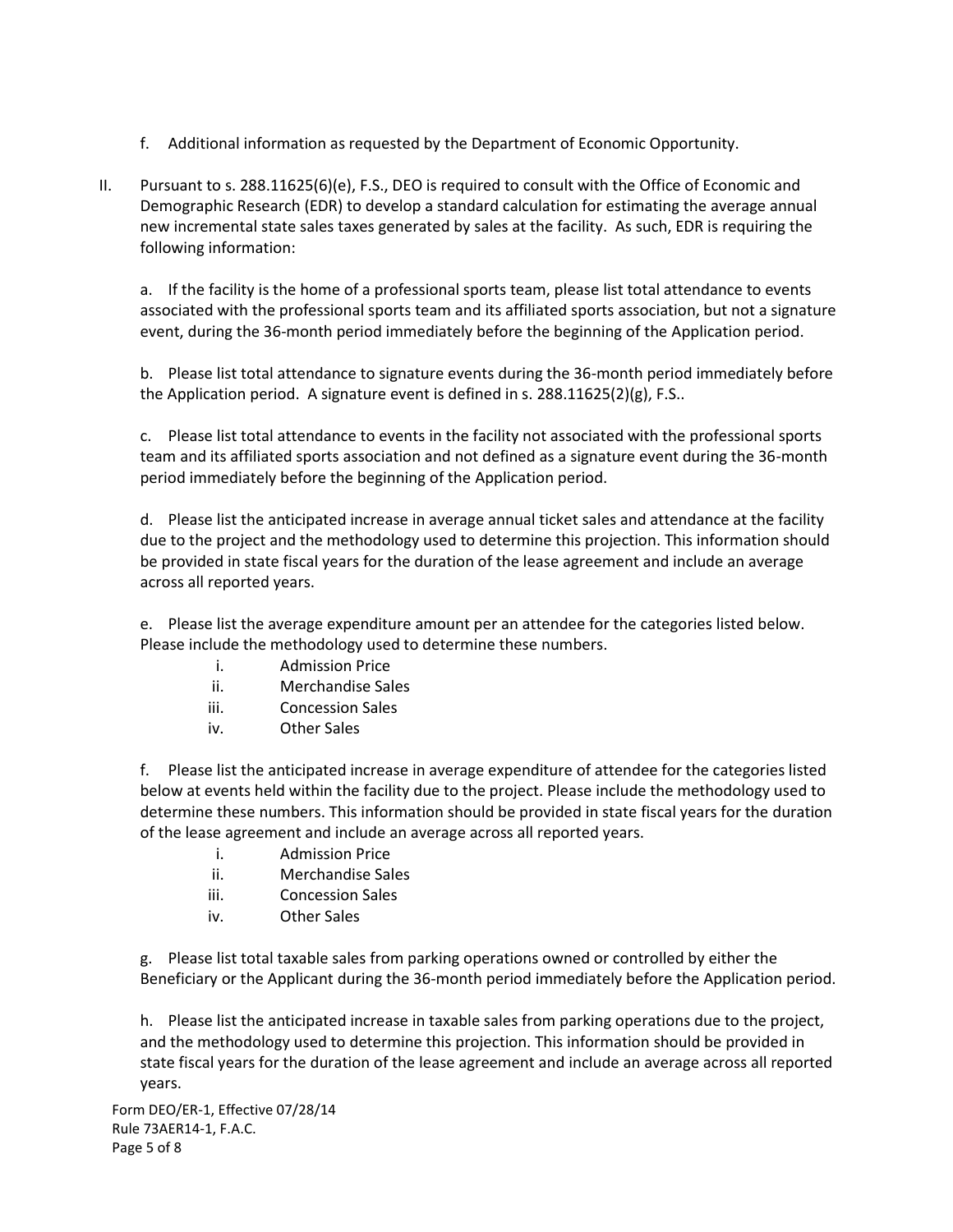i. Please list total taxable sales from lease agreements related to the facility. Within the total amount, please include the lease, if applicable, of the Beneficiary team, any leases to other vendors within the facility, suite leases, during the 36-month period immediately before the beginning of the Application period

j. Please list the anticipated increase in total taxable sales from the lease agreements defined in Question #9 due to the project, and the methodology used to determine this projection. This information should be provided in state fiscal years for the duration of the lease agreement and include an average across all reported years.

k. A detailed list of signature events, as defined in s. 288.11625(2)(g), F.S., the facility is likely to attract during the duration of the agreement with the Beneficiary. Please include expected attendance, anticipated date of the event, and whether a signed agreement between the facility operator and the organizer of the signature event has been executed.

l. Please list the direct, taxable sales from commercial categories listed below during the 36 month period immediately before the Application period. Please include only commercial operations whose operations occur outside the facility, but within 1000 feet of the facility or its adjoining parcels of government-owned land. Please include the methodology used to determine these numbers.

- i. Restaurants
- ii. Retail
- iii. Lodging
- iv. Team Stores
- v. Museums
- vi. Other

m. Please list the anticipated increase in direct taxable sales from the commercial categories, listed below, due to the project, and the methodology used to determine this projection. This information should be provided in state fiscal years for the duration of the lease agreement and include an average across all reported years.

- i. Restaurants
- ii. Retail
- iii. Lodging
- iv. Team Stores
- v. Museums
- vi. Other

n. Please list the beginning and ending month for the 36-month period immediately before the beginning of the Application period.

o. Additional information as requested by the Office of Economic and Demographic Research.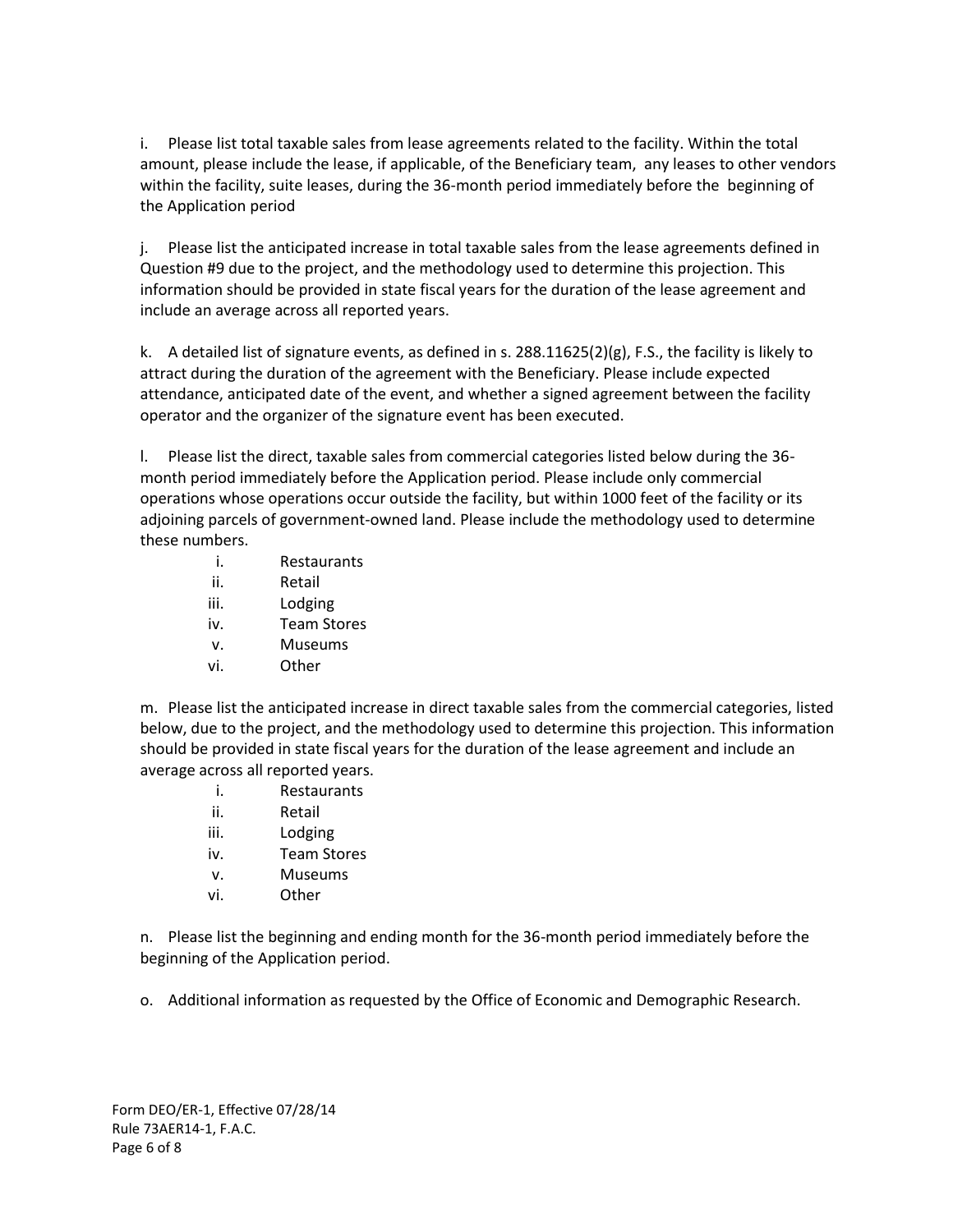## **SECTION D – FUNDING REQUEST**

Pursuant to s. 288.11625, F.S., an entity may receive funding based on 75% of the average annual new incremental state sales taxes generated by sales at the facility. Annual distributions will be limited to the following. Please check the **one** appropriate funding category below:

Total project cost is \$200 million or greater, the annual distribution may be up to \$3 million.

Total project cost is at least \$100 million but less than \$200 million, the annual distribution amount may be up to \$2 million.

| □ Total project cost is less than \$100 million and more than \$30 million, the annual distribution |  |
|-----------------------------------------------------------------------------------------------------|--|
| amount may be up to \$1 million.                                                                    |  |

Total project cost is at least \$100 million, and the entity is certified under s. 288.1162, F.S., and currently receiving state distributions under s. 212.20, F.S. The annual distribution amount may be up to \$1 million if the Applicant meets the requirements of s. 288.11625(6 )(a) 4., F.S.

Entity is applying for a total amount of  $\zeta$  \_\_\_\_\_\_\_\_\_\_\_\_\_\_\_\_\_\_\_\_\_\_.

# **SECTION E – SUBMITTING ENTITY ACKNOWLEDGEMENT**

Pursuant to s. 288.11625(12)(b), F.S., if it is determined that the submitting entity has submitted information or made a representation that is determined to be false, misleading, deceptive, or otherwise untrue, the entity must reimburse the State for state funds that have been and will be disbursed, plus a five-percent penalty on that amount. Additionally, any false, misleading, deceptive, or otherwise untrue representations contained in this Application may subject the entity to any and all applicable legal action in addition to the sanctions specified in s. 288.11625(12)(b), F.S.—such additional legal action may include, but is not limited to, a civil action under the Florida False Claims Act or those penalties found under s. 817.03 and 839.13, F.S. Should the Applicant be approved to receive state funding through the Professional Sports Facility Program, information contained in the Application will be used as a basis for the contract required between the Applicant and DEO. (s. 288.11625(7), F.S.)

The undersigned entity certifies that all information and documentation submitted in conjunction with this Application are true and correct.

\_\_\_\_\_\_\_\_\_\_\_\_\_\_\_\_\_\_\_\_\_\_\_\_\_\_\_\_\_\_\_\_\_\_\_\_\_ \_\_\_\_\_\_\_\_\_\_\_\_\_\_\_\_\_\_\_\_\_\_\_\_\_\_

\_\_\_\_\_\_\_\_\_\_\_\_\_\_\_\_\_\_\_\_\_\_\_\_\_\_\_\_\_\_\_\_\_\_\_\_\_ \_\_\_\_\_\_\_\_\_\_\_\_\_\_\_\_\_\_\_\_\_\_\_\_\_\_\_\_

\_\_\_\_\_\_\_\_\_\_\_\_\_\_\_\_\_\_\_\_\_\_\_\_\_\_\_\_\_\_\_\_\_\_\_\_\_\_\_\_\_\_\_\_\_\_\_\_\_\_\_\_

Signature of Official Representative of **Date** Submitting Entity

Print Name **Print Title** 

Print Organization Name

Form DEO/ER-1, Effective 07/28/14 Rule 73AER14-1, F.A.C. Page 7 of 8